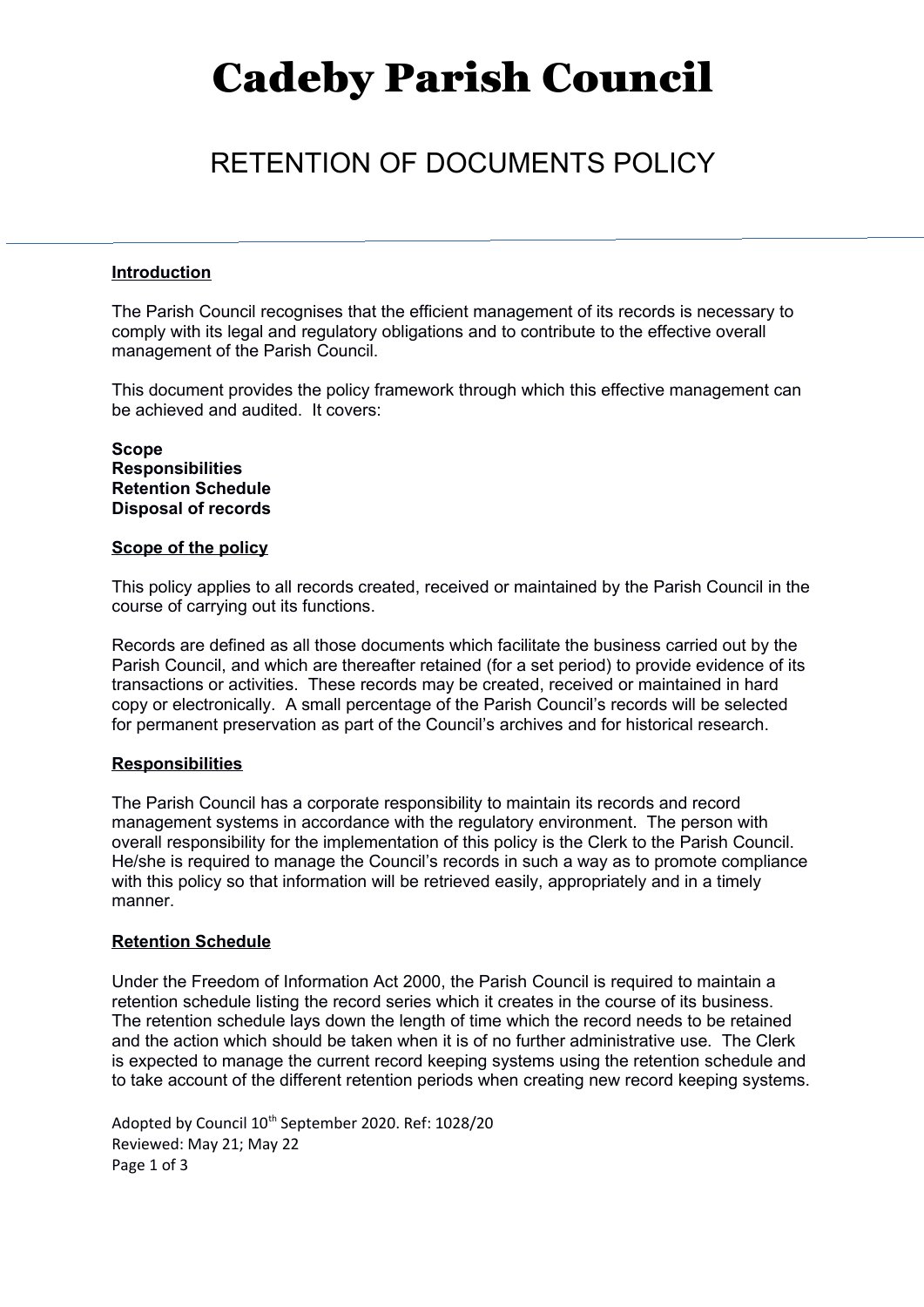# Cadeby Parish Council

## RETENTION OF DOCUMENTS POLICY

## **Retention of Documents Schedule**

This retention schedule refers to record series regardless of the media in which they are stored

| <b>Document</b>                                               | <b>Minimum Retention</b>                                             | <b>Reason</b>                                                                     |
|---------------------------------------------------------------|----------------------------------------------------------------------|-----------------------------------------------------------------------------------|
| <b>Minute Books</b>                                           | Indefinite                                                           | Archive                                                                           |
| <b>Annual Accounts</b>                                        | Indefinite                                                           | Archive                                                                           |
| <b>Annual Returns</b>                                         | Indefinite                                                           | Archive                                                                           |
| <b>Bank Statements</b>                                        | Last completed audit year                                            | Audit                                                                             |
| Bank Paying-in books                                          | Last completed audit year                                            | Audit                                                                             |
| Cheque book stubs                                             | Last completed audit year                                            | Audit                                                                             |
| <b>Quotations &amp; Tenders</b>                               | 6 years                                                              | <b>Limitation Act 1980</b>                                                        |
| Paid Invoices                                                 | 6 years                                                              | <b>VAT</b>                                                                        |
| <b>VAT records</b>                                            | 6 years                                                              | <b>VAT</b>                                                                        |
| Payroll records                                               | 12years                                                              | Superannuation                                                                    |
| Insurance policies                                            | While valid                                                          | Management                                                                        |
| Certificates for Insurance<br>against liability for employees | 40 years from date on which<br>insurance commenced or<br>was renewed | The Employers' Liability<br>(Compulsory Insurance)<br>Regulations 1998 (SI.2753). |
| Assets register                                               | Indefinite                                                           | Audit, Management                                                                 |
| Investments                                                   | Indefinite                                                           | Audit, Management                                                                 |

Adopted by Council 10<sup>th</sup> September 2020. Ref: 1028/20 Reviewed: May 21; May 22 Page 2 of 3